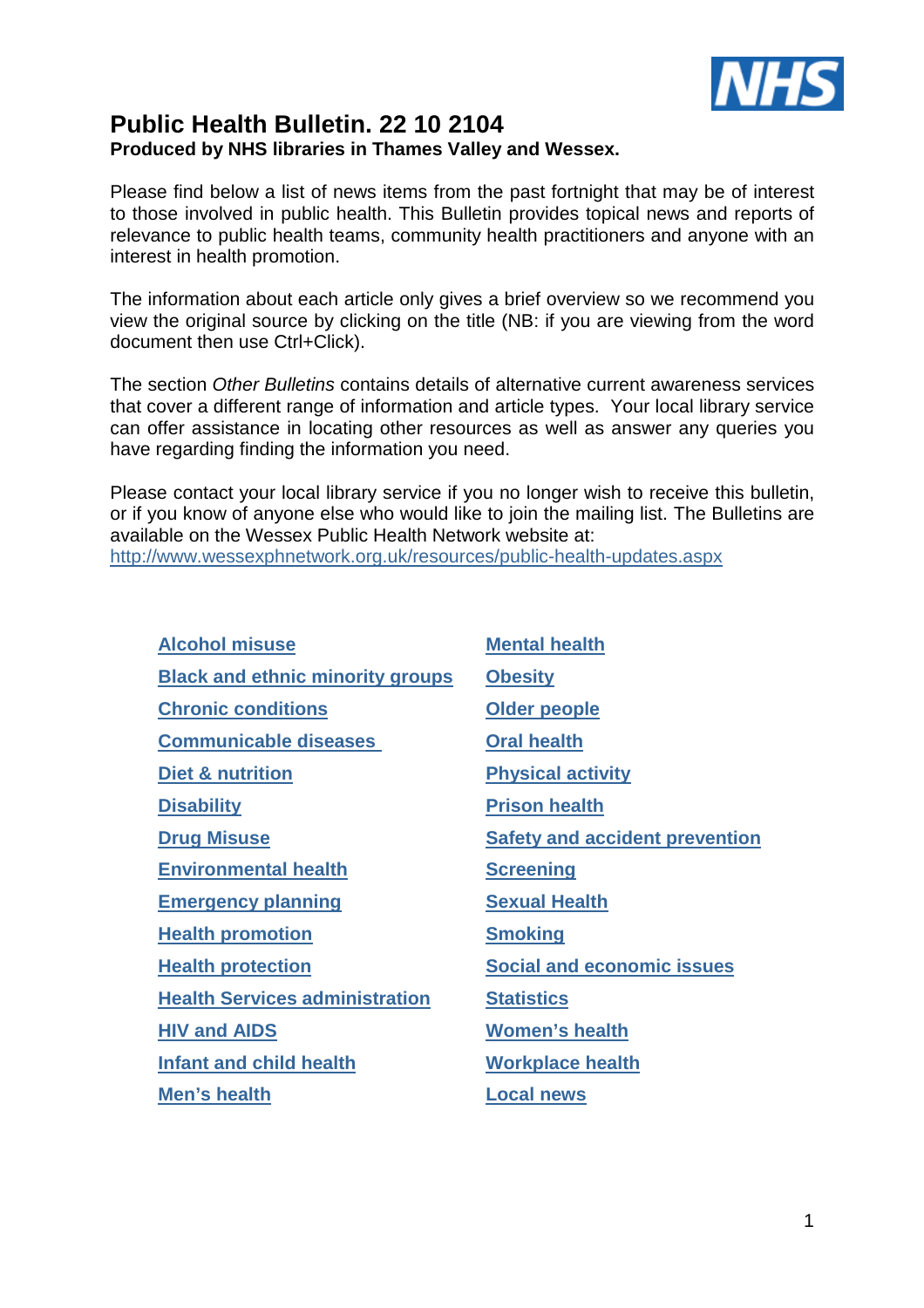## **Alcohol misuse**

**Alcohol accounts for 37% of liver disease deaths in England** Monday 20 October 28, 2014 Source: Public Health England

PHE launches local authority liver disease profiles which shows significant variation in mortality across England.

**Alcohol related hospital admissions in England near 10 million** Tuesday 21 October 2014 Source: UK Health Forum

Data taken from Alcohol Concern's updated Alcohol Harm Map has revealed alcohol related illnesses account for nearly two thirds of inpatient admissions.

**Chronic conditions** 

**Changes in 'Parkinson's walk' predict dementia** Wednesday October 22 2014

"Subtle changes in the walking pattern of Parkinson's patients could predict their rate of cognitive decline," The Times reports after new research compared the gait of people with Parkinson's disease with those of healthy volunteers

**RCGP dementia roadmap helps in the identification of patients with dementia** Wednesday 22 October 2014 Source: RCGP

The Dementia Roadmap, in collaboration with NHS England, gives healthcare teams a platform to identify dementia and advice as to what to do at different points during the course of a patient's experience through dementia.

# **University's £1m study of eyeball link to Alzheimer's**

Monday 27 October 2014 Source: BBC Health

Researchers at Dundee University are to lead a £1.1m study into whether eye tests can reveal the onset of Alzheimer's disease

**Living with dementia at a young age** Friday 24 October 2014 Source: BBC Health

Listen to Anne's story on BBC iplayer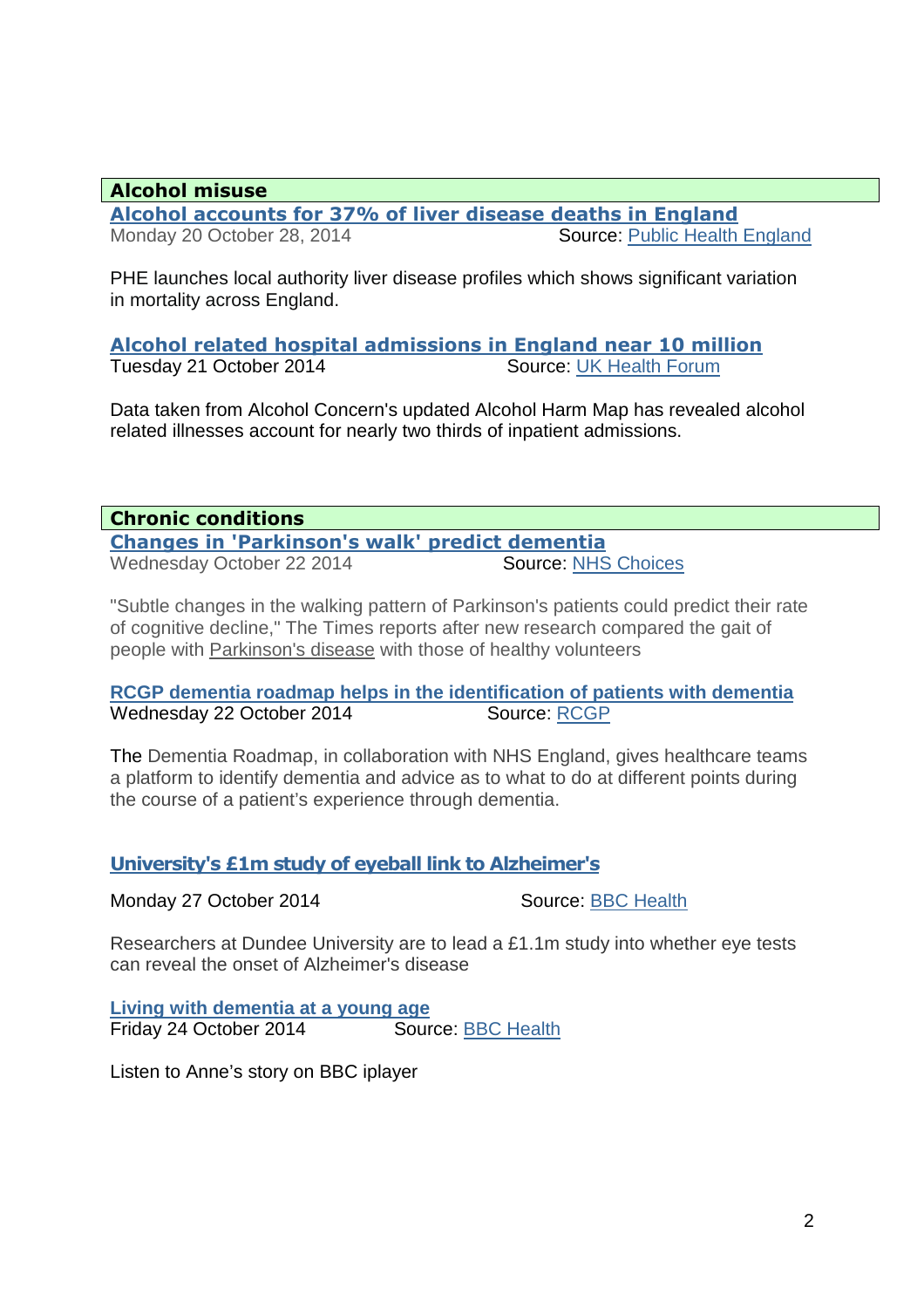#### **GP's to get £55 for each dementia diagnosis**

Wednesday 22 October 2014 Source: BBC Health

NHS England aim to increase the number of sufferers obtaining treatment for dementia.

## **Communicable diseases**

## **Ebola outbreak: Cases pass 10,000, WHO reports**

Saturday 25 October 2014 Source: BBC Health

The number of cases in the Ebola outbreak has exceeded 10,000, with 4,922 deaths, the World Health Organization says in its latest report.

# **Ebola blood-therapy team set up**

Thursday 23 October 2014 Source: BBC Health An international team of scientists has been set up to determine the effectiveness of using the blood of Ebola survivors as a treatment.

**Up-to-date news, features and maps showing how West Africa is tackling Ebola** Tuesday 28 October 2014 Source: BBC Health

# **Ebola: WHO under fire over response to epidemic**

Monday 20 October 2014 Source: BBC Health

WHO is the biggest and most important public health body but when it comes across a sudden threat or danger, does it deliver?

# **Diet & nutrition**

**Crash diets 'work best' claim misguided** Thursday 16<sup>th</sup> October 2014 **Source: NHS Choices** 

"Crash diets DO work, claim experts" the Mail Online reports from an Australian study of 200 obese adults.

**Research from WHO show health professionals are right to be concerned about the dangers of energy drinks** Monday October 20 2014 Source: UK Health Forum

Researchers from WHO have produced a literature review which validates many health professionals concern over the dangers of energy drinks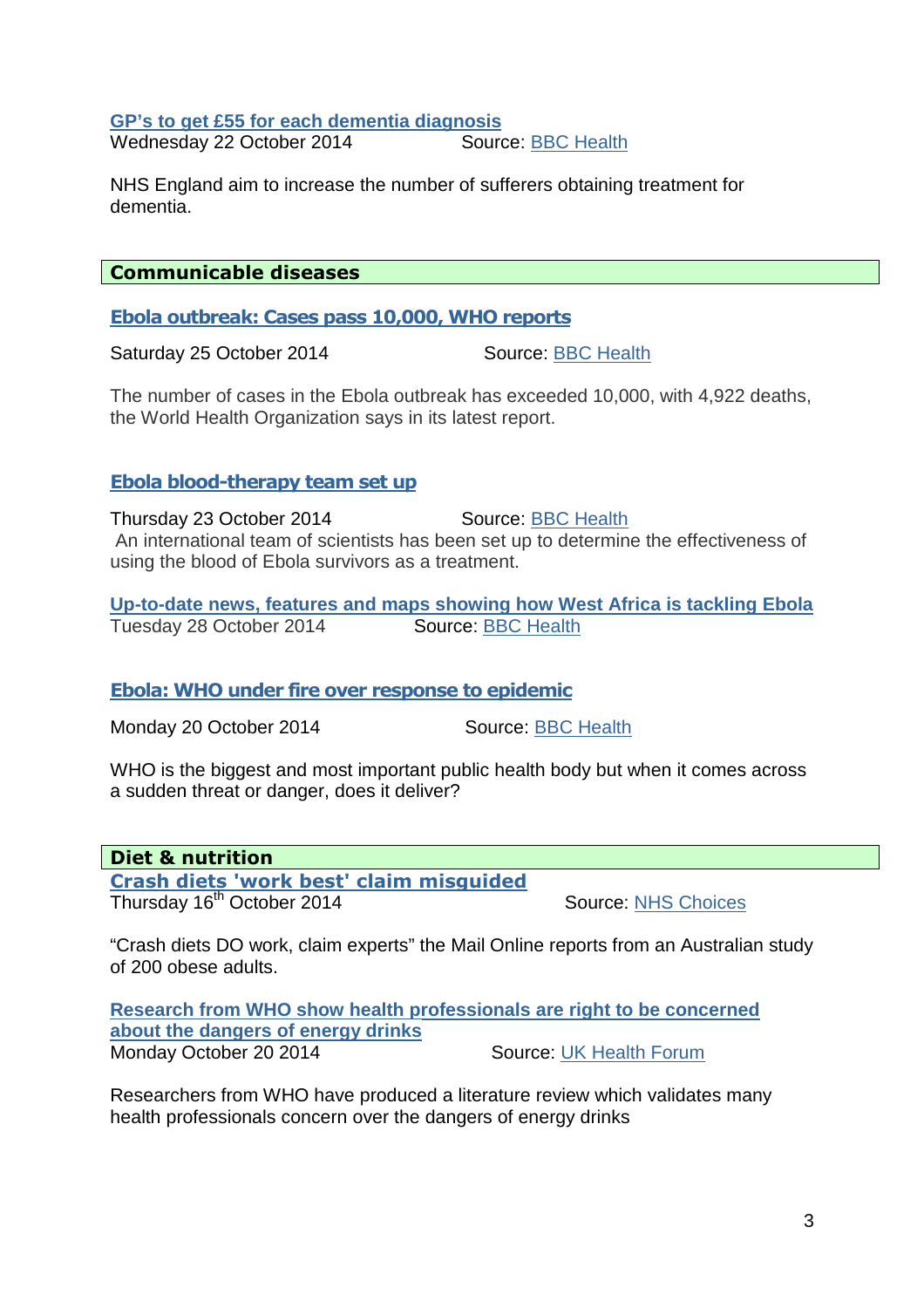# **Exercise data signs could cut sugary drink intake**

Friday October 17 2014 Source: NHS Choices

"Signs warning shoppers how much exercise they need to do to burn off calories in sugary drinks can encourage healthier choices," BBC News reports

## **No need for nightshift workers to avoid steak**

Thursday October 23 2014 Source: NHS Choices

Speculation by the media mistakenly highlighted the "broad implications" of this research for shift workers.

**Sunshine isn't slimming and can't halt diabetes**

Friday October 24 2014 Source: NHS Choices

"Sunshine can make you thin," claims the Daily Mirror, while the Daily Express splashed on its front page that, "Sunlight is key to fighting diabetes". Both are strong contenders for the title of the day's most inaccurate health headline.

**Apples helped me lose 4 stone says Lord Falconer**  Sunday 26 October 2014 Source: BBC Health

Former Lord Chancellor Lord Falconer has revealed that he lost more than five stone by giving up most meals for a mixture of apples and diet cola

# **Drug Misuse**

**Do dopamine drugs lead to compulsive shopping?**

Thursday October 23 2014 Source: NHS Choices

Metro reports that researchers in the US have looked at serious drug side effects reported to the FDA over a 10-year period. In particular, they were interested to see how often reports of impulsive behaviours such as gambling were linked to a group of drugs called dopamine receptor agonists

# **'Legal high' poison queries climb**

Thursday 23 October 2014 Source: Public Health England

PHE commissioned National Poisons Information Service (NPIS) today publishes its annual report for 2013 to 2014.

# **Health promotion**

Get everybody active every day

Thursday 23 October 2014 Source: Public Health England

PHE evidence-based framework both nationally and locally to improve the inactivity epidemic.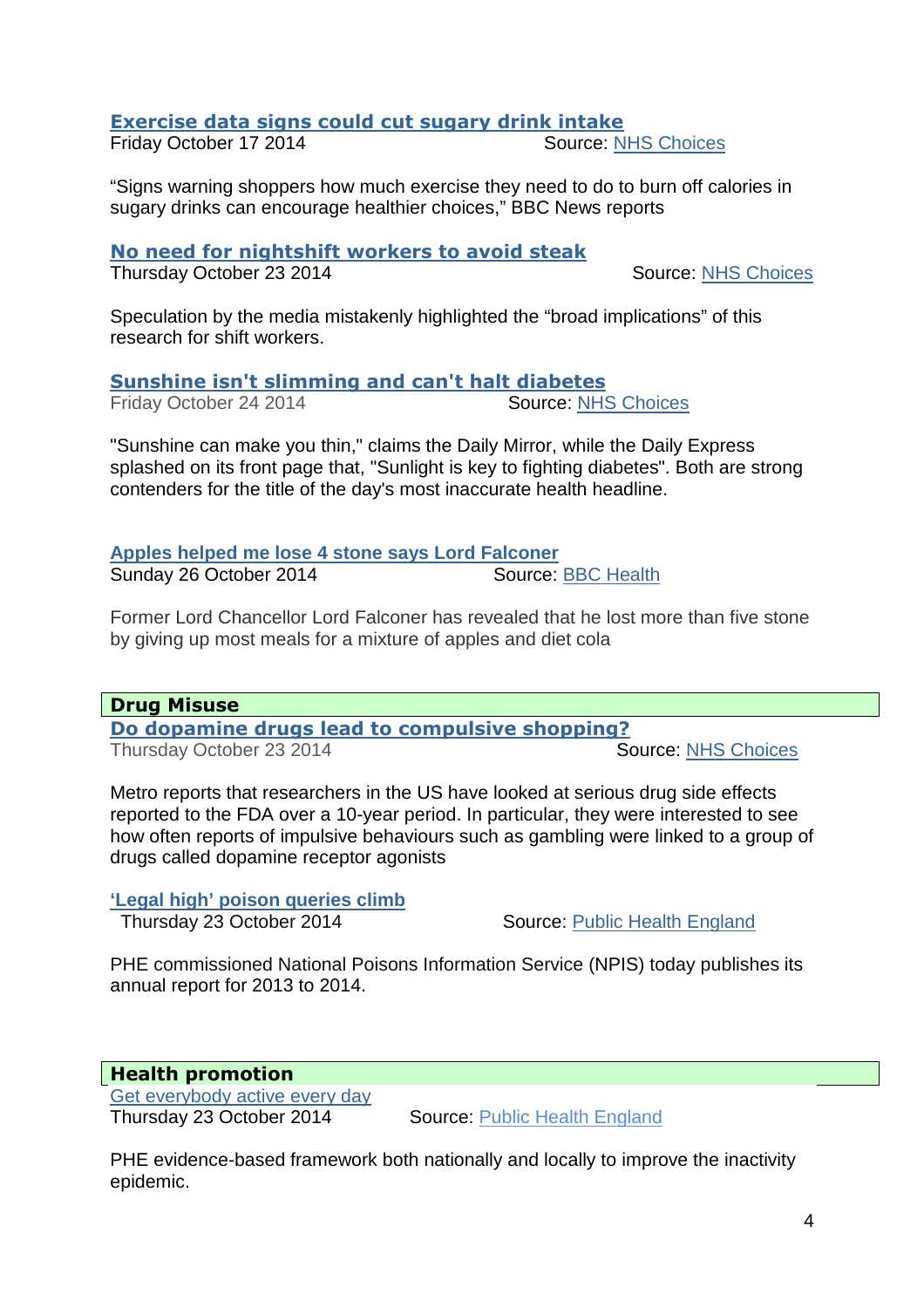## **Benefits of investing in cycling**

Monday 20 October Source: UK Health Forum

British cycling have published an academic paper detailing the benefits that more people using bikes to get around would bring to everyone in Britain.

Lifestyle more relevant to heart attack than genetics Tuesday 21 October 2014 Source: UK Health Forum

Doctors from the Intermountain Medical Centre Heart Institute, in the US have found lifestyle factors are more accurate at predicting risk of cardiac arrest than genetics history.

**Health protection** 

**Evidence into action: protecting and improving the nation's health** Thursday 23 October 2014 Source: Public Health England

PHE publishes its 7 priorities for the next 5 years.

# **Health services administration**

**RCGP comment on patient de-registration** Tuesday 28 October 2014 Source: RCGP

The RCGP comment on an article in Pulse on GP catchment areas

# **Infant & child health**

**NICE wants tooth brushing to be taught in schools** Wednesday October 22 2014 Source: NHS Choices

Children should get their teeth brushed at school, says NHS watchdog, the Daily Telegraph reports. The headline follows the publication of guidance by the National Institute for Health and Care Excellence (NICE) on ways for local authorities to

improve the oral health of their communities

**GPs on alert for children at risk from cyber-trolling** Sunday 25 October 2014 Source: RCGP

The RCGP and NSPCC have launched a new Safeguarding Children toolkit to help identify and support children and young people at risk of child trafficking and radicalization.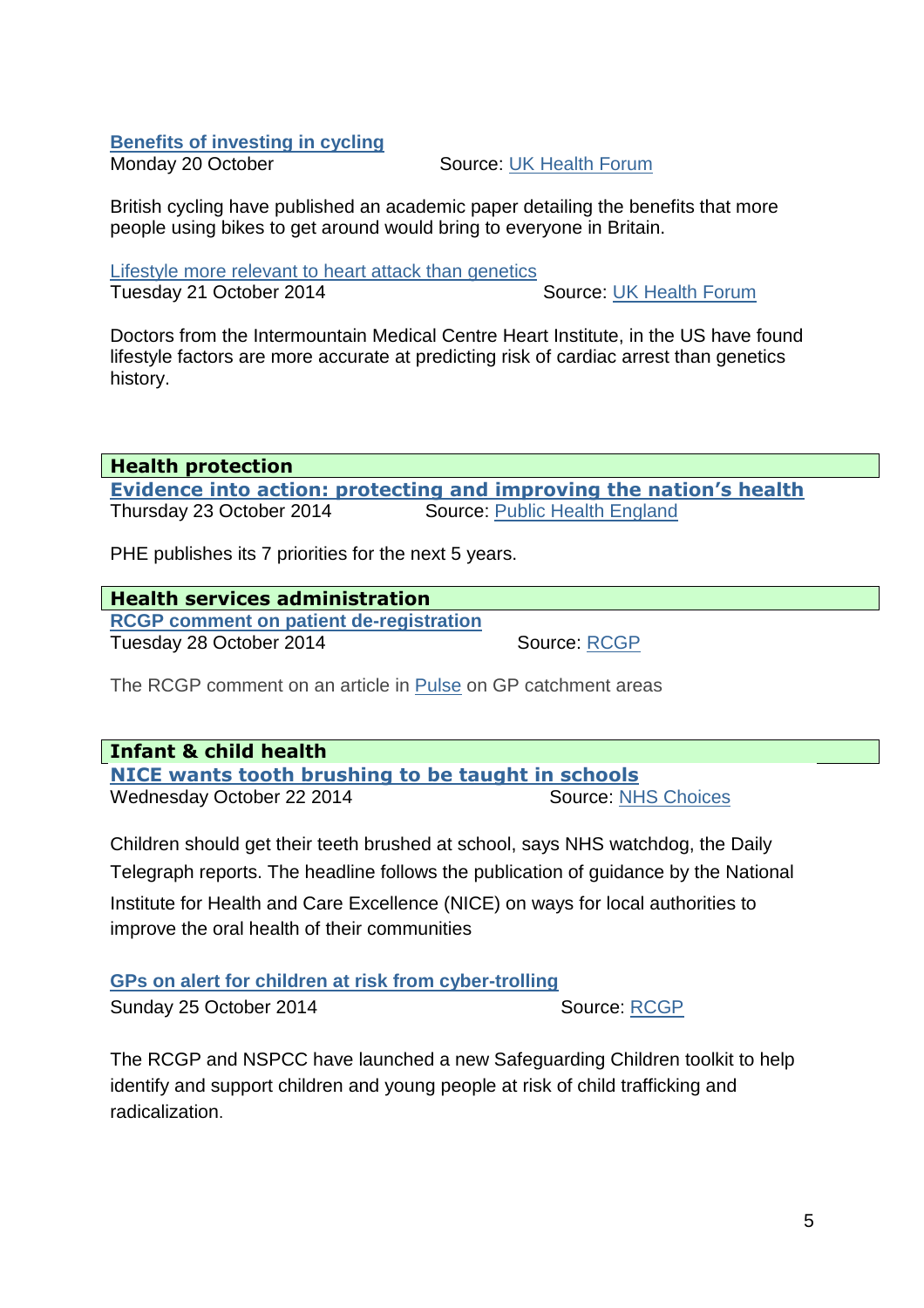# **Putting clocks forward boosts kids' exercise**

Friday October 24 2014 Source: NHS Choices

"Moving the clocks forward by one extra hour all year in the UK could lead to children getting more exercise every day, say researchers," reports BBC News.

**Mental health Mindfulness works in Rotherham, Doncaster, Lincolnshire and Manchester** 

16 October 2014 Source: Mental Health Foundation

An NHS trust has been providing patients with access to an online mindfulness course as an intervention for depression and anxiety. An average depression reduction of 42 % and an average anxiety reduction of 40 % was measured on a small sample of those taking the course.

**Places of safety must match levels of need across the country** Thursday 24 October 2014 Source: Centre for mental health

The Care Quality Commission has reported this week that police custody was used as a place of safety in more than a third of Section 136 Mental Health Act detentions last year

**Mind warns mental health spending too low** Tuesday 28 October 2014 Source: BBC Health

A report by the charity said on average just 1.4% of public health budgets was spent on mental health.

**Brain scans show cause of seasonal affective disorder**

Tuesday 21 October 2014 Source: BBC Health

A small sample of volunteers were compared by scientists at the University of Copenhagen and say they have identified the underlying reason why some people are prone to the winter blues, or seasonal affective disorder (SAD)

**Shocking failure to fully address mental health problems in pregnancy and childbirth costs over £8 billion** Monday 20 October 2014 source: Centre for Mental health

Read the report by the London School of Economics and Centre for Mental Health

**Obesity** 

**BMI tests 'miss' over a quarter of obese children** Monday October 20 2014 Source: NHS Choices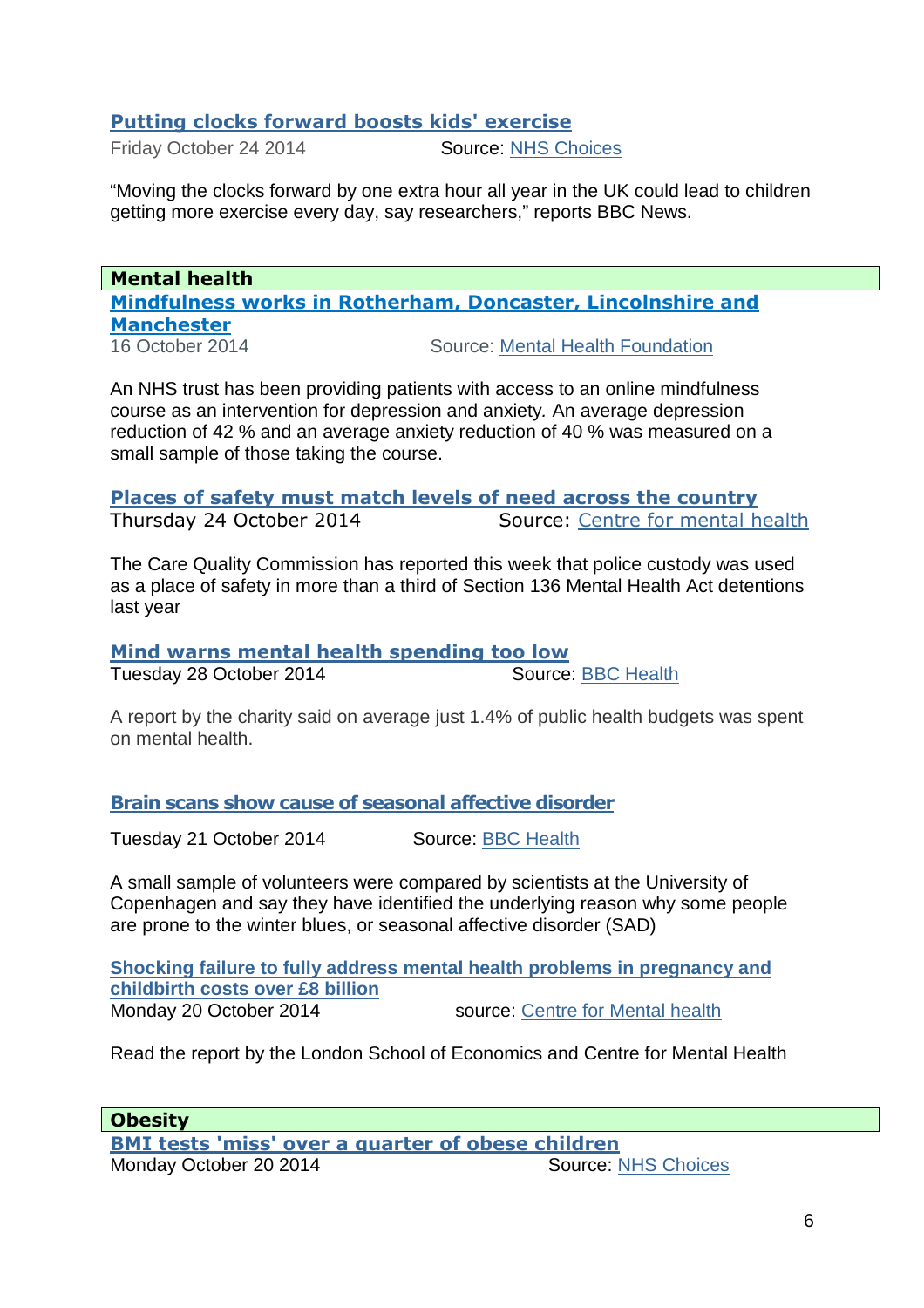37 studies in more than 50,000 children found body mass index (BMI) is an imperfect way of detecting excess body fat. A 1/4 of obese children are missed by BMI tests, the Mail Online reports.

**Obesity could be a factor in the high rates of gullet cancer in the UK** Monday 20 October 2014 Source: UK Health Forum

Men are four times more likely than women to develop cancer such as adenocarcinoma with suggestions that greater waist circumference could be a reason for this disparity.

**Homer Simpson blamed for obesity problem** 

Thursday 23 October 2014 Source: BBC Health

With 1 in 4 of us clinically obese, Fat Families TV presenter Steve Miller thinks Homer Simpson should go on a diet.

#### **Oral health**

**People living in Roman Britain had healthier gums than their modern-day descendants**

Friday 24 October 2014 Source: BBC Health

Modern day smoking and type 2 diabetes are blamed for a figure of nearly one in three people suffering from gum disease today.

**Prison health** 

Prisons struggling with an increase in elderly inmates Wednesday 28 October 2014 Source: BBC Health

Prisons are struggling to cope with the increasing number of elderly, sick and disabled people behind bars, a Prison Reform Trust report says.

**Safety & accident prevention Keep yourself and everyone else safe when organizing a firework display** Tuesday 22 October 2014 Source: HSE

#### **Sexual health**

**Updated guidance on long-acting reversible contraception** Thursday 23 October 2014

#### **Smoking**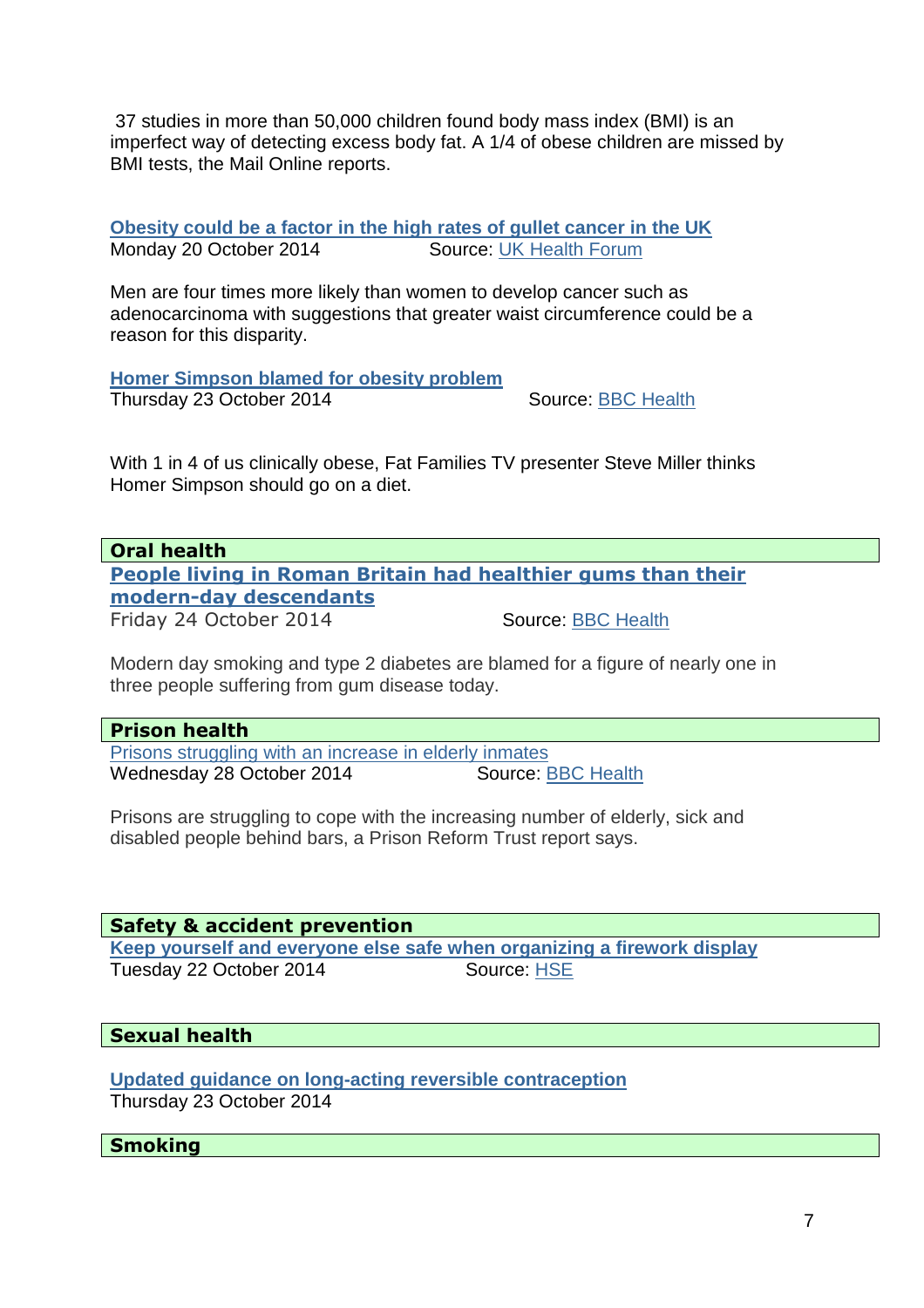# **Smokers' homes 'as polluted as Beijing'**

Tuesday October 21 2014

BBC news reports that Scottish researchers have estimated that the level of fine particulate matter (PM2.5) in smokers' households is similar to those found in a heavily polluted city such as Beijing.

#### **Over a quarter of a million quit for Stoptober as smoking rates reach an all-time low in England** Tuesday 28 October 2014 **Source: Public Health England**

The nation's biggest mass quit attempt saw more people than ever helping each other through to 28 days without smoking

**E-cigarette poison queries climb**

Thursday 23 October 2014 Source: Public Health England

Increase in queries from NHS staff about E-cigarettes.

#### **Social & economic issues**

**Cold weather plan England 2014** Friday 24 October 2014 Source: Public Health England

PHE has published the Cold Weather Plan for 2014, part of the national effort to reduce an estimated 25,000+ excess winter deaths in England each year, many of which are entirely preventable.

#### **Women's health Crucial to prioritise infant and parental mental health**

# **20 October 2014 Source: Mental Health Foundation**

The Maternal Mental Health Alliance's call for more investment in perinatal mental health, as revealed in a major report, shows how crucial this can be in the prevention of lifelong problems

#### **Nearly 500 new FGM cases identified in UK last month**

Thursday 16 October 2014 Source: BBC Health

This is the first time the NHS has collected figures on FGM with half of all cases reported in London.

**Can opioids be used for pain relief during pregnancy?** Friday 17 October 2014 Source: Medicines Information